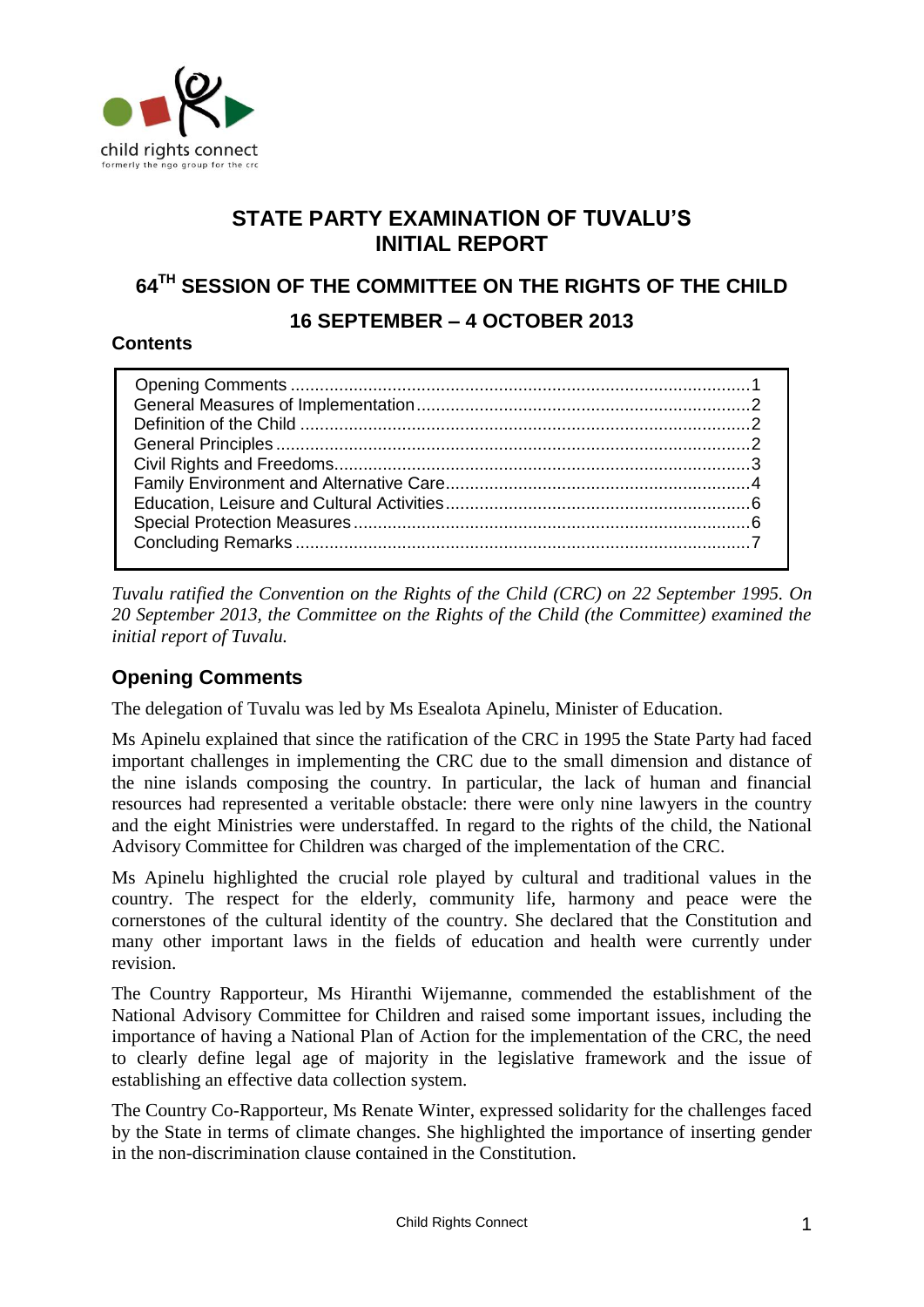# <span id="page-1-0"></span>**General Measures of Implementation**

### *Legislation*

The Committee asked whether domestic law was prevalent over international law in case of conflict. The delegation recognised the prevalence of domestic law and declared that this issue needed to be corrected. However, the delegation assured the Committee that the State Party's laws and Constitution were currently under review.

The Committee expressed concern about the possibility that human rights, including rights of the child, could be restricted when in conflict with cultural and traditional values of the State. In this regard, the Committee highlighted that the UN legislation stated that cultural values had to be respected unless they run counter to human rights issues.

### *Coordination and monitoring*

The Committee asked the delegation whether the National Committee for the implementation of the CRC had been set up and whether there was a National Plan of Action on the rights of the child. The delegation answered that although there was not an independent mechanism the State Party had set up the National Advisory Committee for Children as part of the Ministry of Education. Its composition included key stakeholders from the National Council of Women and from other governmental bodies. Regarding the National Plan of Action, the delegation explained that education had been incorporated into the National Strategic Plan of the State Party.

#### *Dissemination and training*

The Committee asked the delegation for more details about dissemination and perception of the CRC in the society, especially among children. The delegation answered that courses on the CRC had been incorporated in the national school curriculum. In collaboration with UNESCO, the State Party had organised two conferences to discuss with children on the rights of the CRC. Several awareness programmes had been promoted by the State Party.

### *Data collection*

The Committee inquired whether the State Party had an organised data collection system and whether there were disaggregated data on the condition of children under five and under eight years old. The delegation acknowledged that the absence of a coherent data collection system was a serious challenge for the State. However, concerning education, a data collection system was part of the Tuvalu Education Strategy Plan II implemented in the period between 2011 and 2015.

#### *Role of the civil society*

The Committee asked whether civil society organisations, including the child-related organisations, had been consulted in the preparation of the Report for the State Party.

# <span id="page-1-1"></span>**Definition of the Child**

The Committee expressed concern about incoherencies on the age of majority among different legislative provisions. Moreover, the Constitution did not provide a clear definition of the age of majority. The delegation recognised this incoherence and assured the Committee that the State had taken this issue in consideration in the review of the Constitution.

### <span id="page-1-2"></span>**General Principles**

#### *Non-discrimination*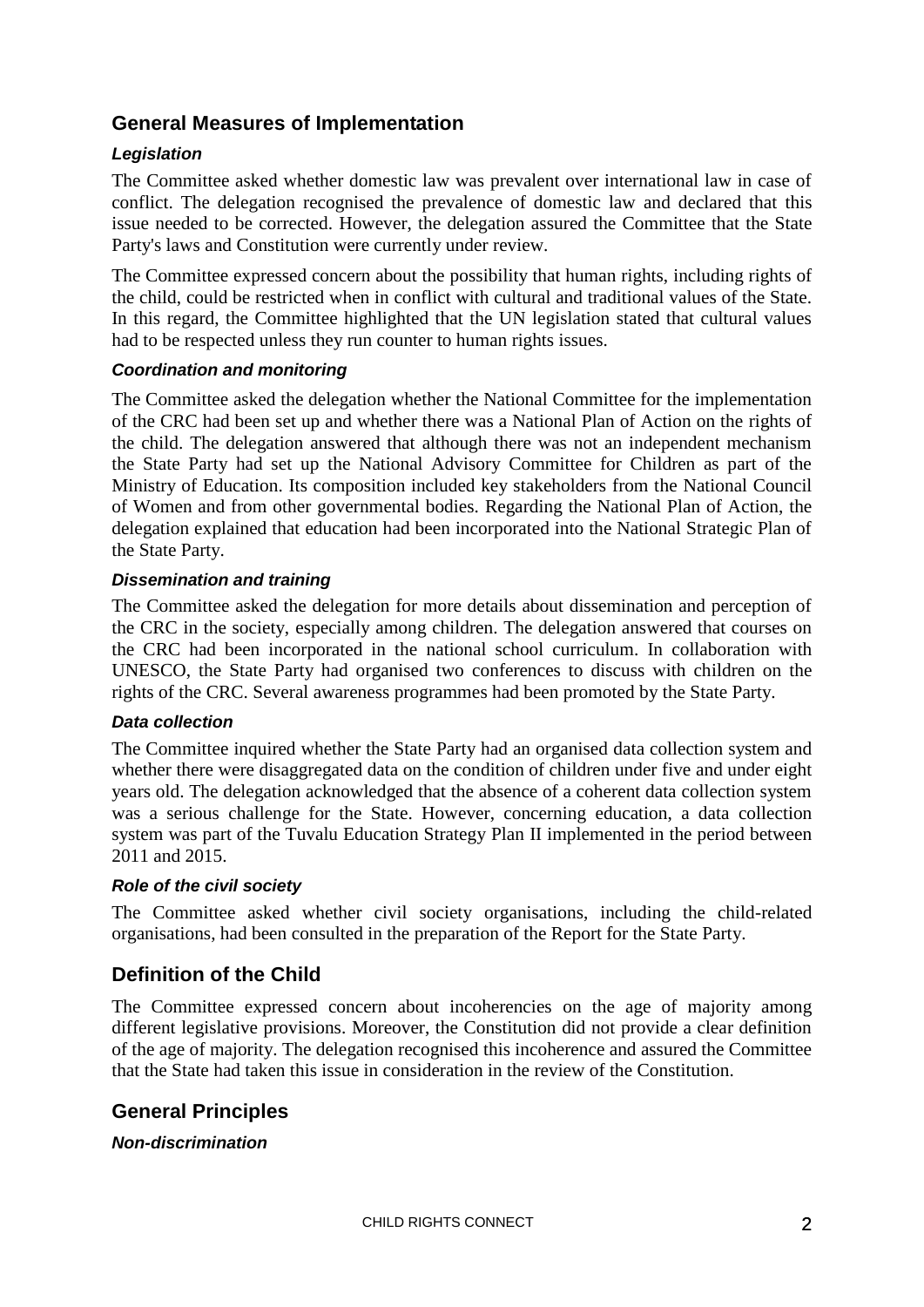The Committee was concerned about the absence of a clear prohibition of gender and sex discrimination in the Constitution of the State Party. Furthermore, the Committee expressed concern about gender discrimination in the legislation concerning sexual abuses. The Committee highlighted that rape cases were punished differently depending on the sex of the victim. The delegation recognised that the Constitution needed to be amended and assured the Committee that the State had taken into account the recommendation of inserting a direct reference to gender discrimination. However, the delegation highlighted that there was no discrimination in enforcement of laws, especially in sectors as health and education.

### *Best interest of the child*

The Committee asked the delegation whether the best interest of the child was taken into consideration both in legislating and by the Court in judicial proceedings affecting children. The delegation explained that many domestic laws dated back to the colonial period and that their revision was a priority for the State Party. The delegation assured the Committee that the best interest of the child had always been taken into consideration in enforcing law. In case of children born outside the wedlock, the child was not automatically given to the father, as expected by law, but to the parent able to provide economic security to the child.

#### *Respect for the views of the child*

The Committee asked whether the views of the child were taken into account in school setting, especially in decision-making process. Furthermore, the Committee was concerned that their views were not properly considered in traditional settings, such as family and local community. The delegation clarified that the views of children were greatly taken into consideration, especially in regard to educational system: they had been consulted in developing the national curriculum and in establishing all strategic plans for school.

Concerning the participation of children in tradition settings, the delegation acknowledged that the State faced cultural challenges. In this regard, several awareness programmes addressed to teachers and parents had been run and communities had demonstrated to be more tolerant towards children's participation.

# <span id="page-2-0"></span>**Civil Rights and Freedoms**

### *Birth Registration*

The Committee recognised that the lack of human resources had been an obstacle in setting up an effective national birth registration system, but asked the delegation what measures had been taken in order to increase the level of birth registered, especially in the outer islands. The delegation admitted that birth registration was a serious challenge across all the country not only in the outer islands. The delegation highlighted that the root cause was the lack of awareness and that the State Party had conducted some awareness programmes addressed to parents, personnel of registration offices and medical personnel. Furthermore, the State would modernise the birth registration system in order to make it more accessible and effective.

#### *Freedom of thought, conscience and religion*

The Committee expressed concern with regards to the Religious Organisations Restriction Act (No 7/2010) and asked the delegation what measures could be taken to reduce the negative consequences on the freedom of religion. Furthermore, the Committee asked whether students were forced to participate to religious services, regardless their own religious beliefs. In particular, the complaints reported by parents of some students enrolled at Motufoua School had not received any answer by the Government.

Concerning the Religious Organisations Restriction Act, the delegation stated that the context of law had to be understood. The intent of the legislator had been to regulate and limit the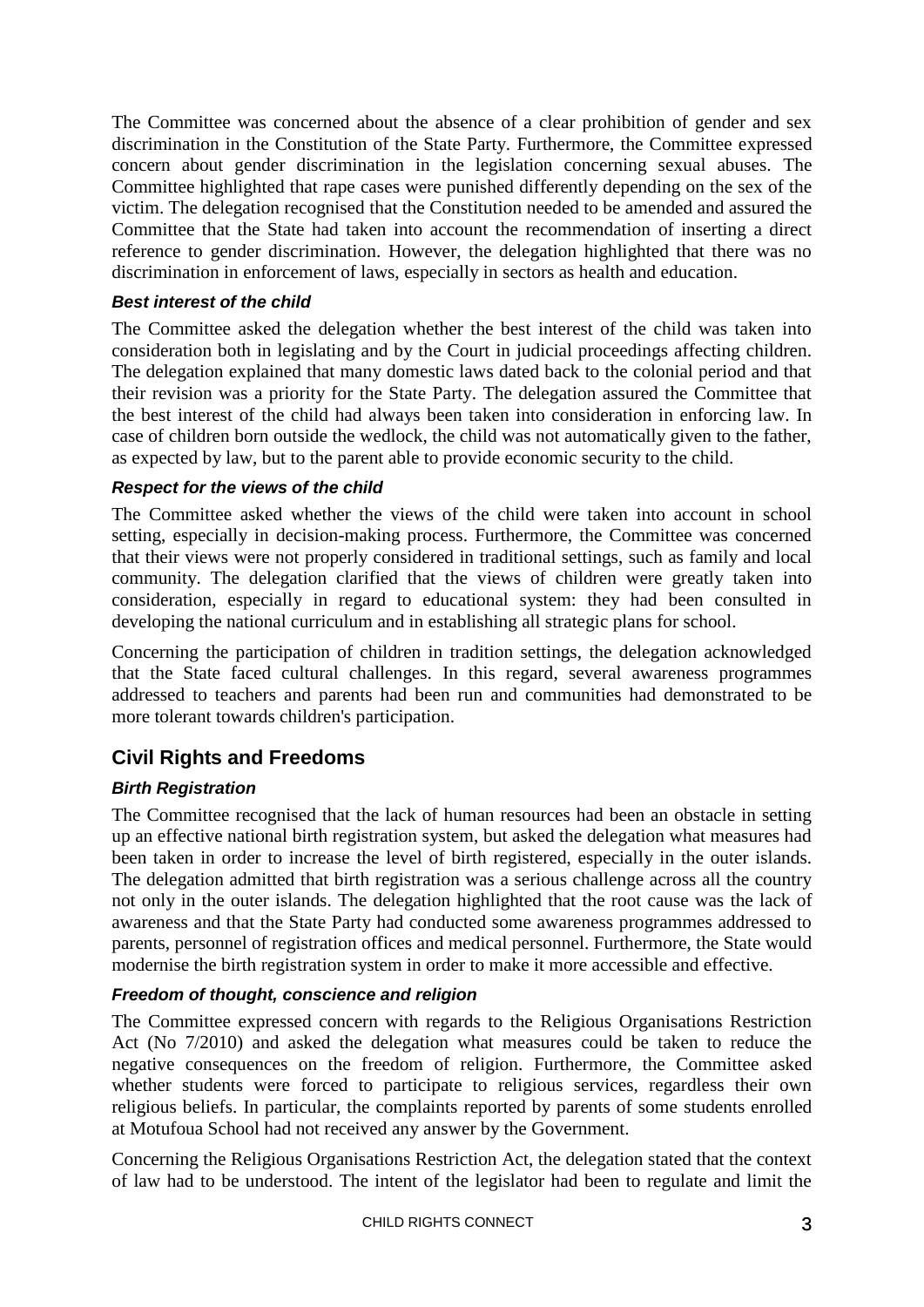power of the chefs of islands which before the law had absolute control on religions practiced inside their island. With reference to the freedom of religion at school, the delegation affirmed that the Section 90 of the Education Act (No 22/77) allowed parents to excuse their children to attend religious class and that information about children being forced to participate in religious activities were not correct. However, the delegation highlighted that in the past schools were managed by the Congregational Christian Church of Tuvalu. In order to transform them in governmental schools, the government assured the Church to maintain some mandatory religious practices such as morning devotion.

The Committee highlighted that even morning devotion had to be considered as worship.

### *Corporal Punishment*

The Committee asked whether the legislation of the State Party authorised use of corporal punishment and what measures had been taken to limit this practice in different settings, such as school, family as well as in case of children in conflict with the law. In this regard, the delegation explained that the State faced a serious cultural challenge since the admission of corporal punishment as a way to discipline children was deeply embedded in the culture of the State Party. According to law, the head teacher was the only person at school who could administer corporal punishment to students. The delegation assured the Committee that the State had conducted several awareness programmes on alternative methods of discipline addressed to parents, teachers and communities. Furthermore, the State had considered amending the Education Act using a human rights-based approach.

# <span id="page-3-0"></span>**Family Environment and Alternative Care**

### *Abuse and neglect*

The Committee asked what measures had been taken to prevent parents from neglecting children. The delegation stated that according to the Penal Code (No. 34/69) parents neglecting children could be penally pursued. Despite such provision, the police forces applied a flexible approach warning parents about their penal responsibility. Such approach was aimed at avoiding a harmful separation of the child from their parents. Furthermore, the delegation explained that several awareness campaigns addressed to parents had been carried out.

Regarding prevention of neglect's cases, the Committee asked whether there were measures to support parents during working hours. The delegation stated that children were neglected after working hours, especially during the night, while working parents were supported by relatives since the society of the State Party was family oriented and based on extended family structure.

### *Separation from parents*

The Committee expressed concern about the legal provision contained in the Native Lands Act (No. 2/98) allowing fathers of children born outside the wedlock to take their child when the child has reached the age of 2 years. Furthermore, the Committee asked whether the State had taken some measures to address cases of separation from parents of children of migrant parents. The delegation explained that children born outside the wedlock ware not automatically given to the father but that their best interest was the primary factor taken into account by the Court. Concerning the issue of children of migrant parents, the delegation acknowledged the absence of specific legal provisions.

# **Basic Health and Welfare**

### *Child mortality*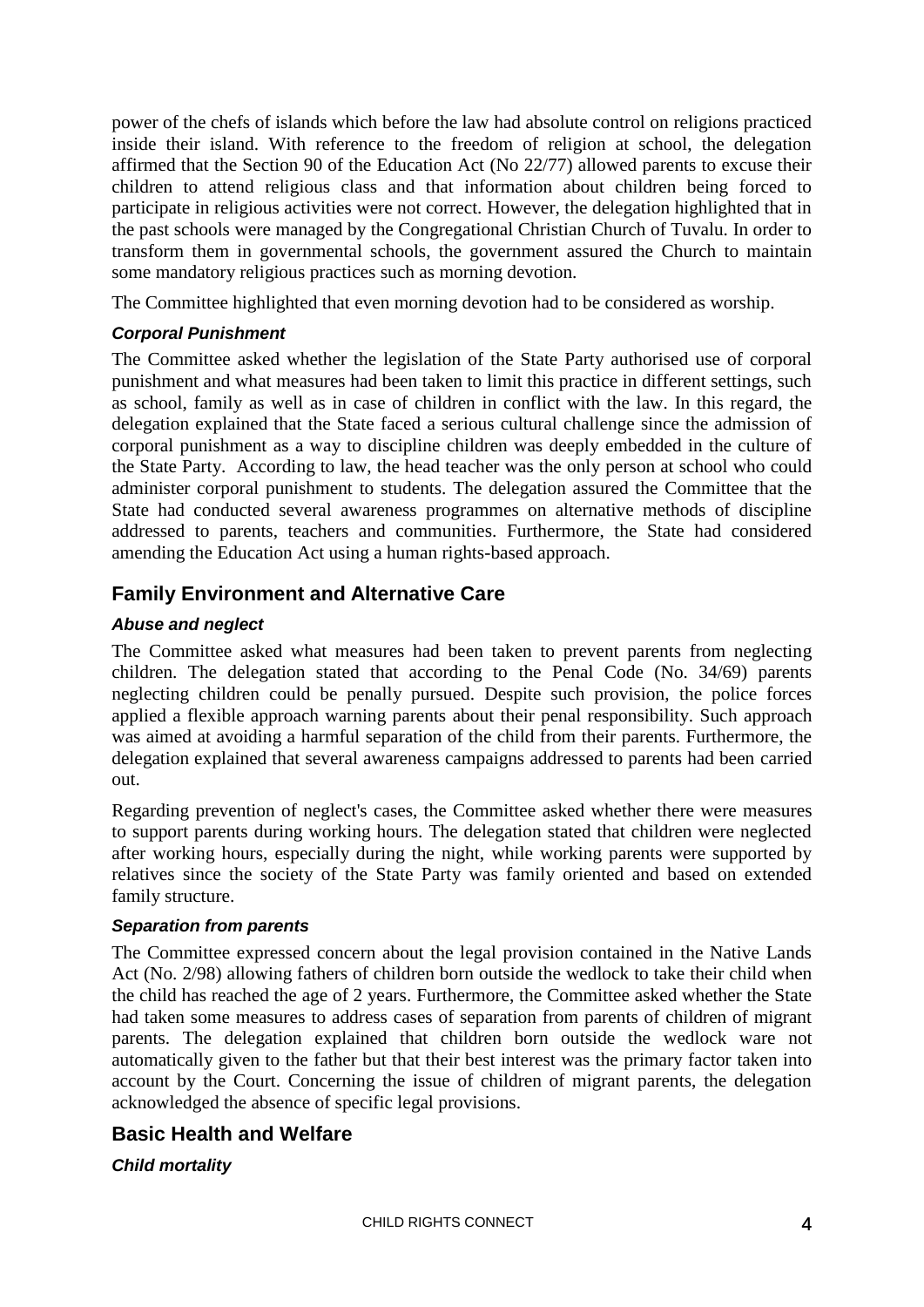The Committee inquired what measures had been taken to decrease the high rate of child mortality. The delegation answered that this important issue was addressed by the Health Department which worked in tight collaboration with the Education department.

#### *Breastfeeding*

The Committee asked for more details about policies or other measures to increase the number of mothers practising exclusive breastfeeding. The delegation explained that the State Party totally supported the recommendation of the World Health Organisation (WHO) on exclusive breastfeeding and that it had conducted several awareness campaigns, including weekly radio programmes. Furthermore, the medical personnel recommended such practice to pregnant teenagers and women on occasion of the clinic visits.

#### *Health services*

The Committee observed that many children had been transferred overseas to receive health treatments and asked why the State did not readdress the budget allocated for these expensive transportations to the improvement of in county health facilities and infrastructures. The delegation recognised that 40 percent of health budged was spent on overseas transportations, especially towards countries such as New Zealand and India. The delegation explained that this practice was needed given the lack of health facilities and medical personnel in the State Party.

#### *Adolescent health services*

The Committee highlighted two main concerns affecting health of older children: the widespread issue of obesity and the issue of early sexual activity. Regarding the first issue, the Committee asked whether there were companies promoting junk or instant food in the State Party. The delegation answered that there were no companies promoting unhealthy foods. Concerning reproductive health, the delegation affirmed that the State had implemented the Family Life Education Program in collaboration with the United Nation Population Fund (UNFPA). Furthermore, the Ministry of Health had promoted free distribution of condoms.

### *Children with disabilities*

The Committee was concerned about the lack of legal protection and integration measures for children with disabilities. Regarding the legislative framework, the delegation stated that the ratification of the Convention on the Rights of Persons with Disabilities (CRPD) had been taken into consideration by the State. However, the delegation explained that the actual challenge would concern the implementation of the CRP, especially in terms of transportation facilities. In regard to education, civil society organisations and particularly Fusi Alofa had played a crucial role in providing education to children with disabilities.

The Committee highlighted that children with disabilities were marginalised in first place by law since the Education Act stated that education was not compulsory for children with disabilities. The delegation explained that the Education Act had been promulgated in 1978 and that such provision was aimed at helping parents of children with disabilities that could not bring their children to school due to the lack of adequate facilities. However, the State would promote training sessions for teachers and provide disabled-friendly infrastructures and services.

#### *Alcohol abuse*

The Committee asked for more information about measures taken to contrast the consumption of alcohol since 40 percent of teenagers were known to consume alcohol despite the legal prohibition. The delegation stated that the Alcoholic Drink Act (No 58/84)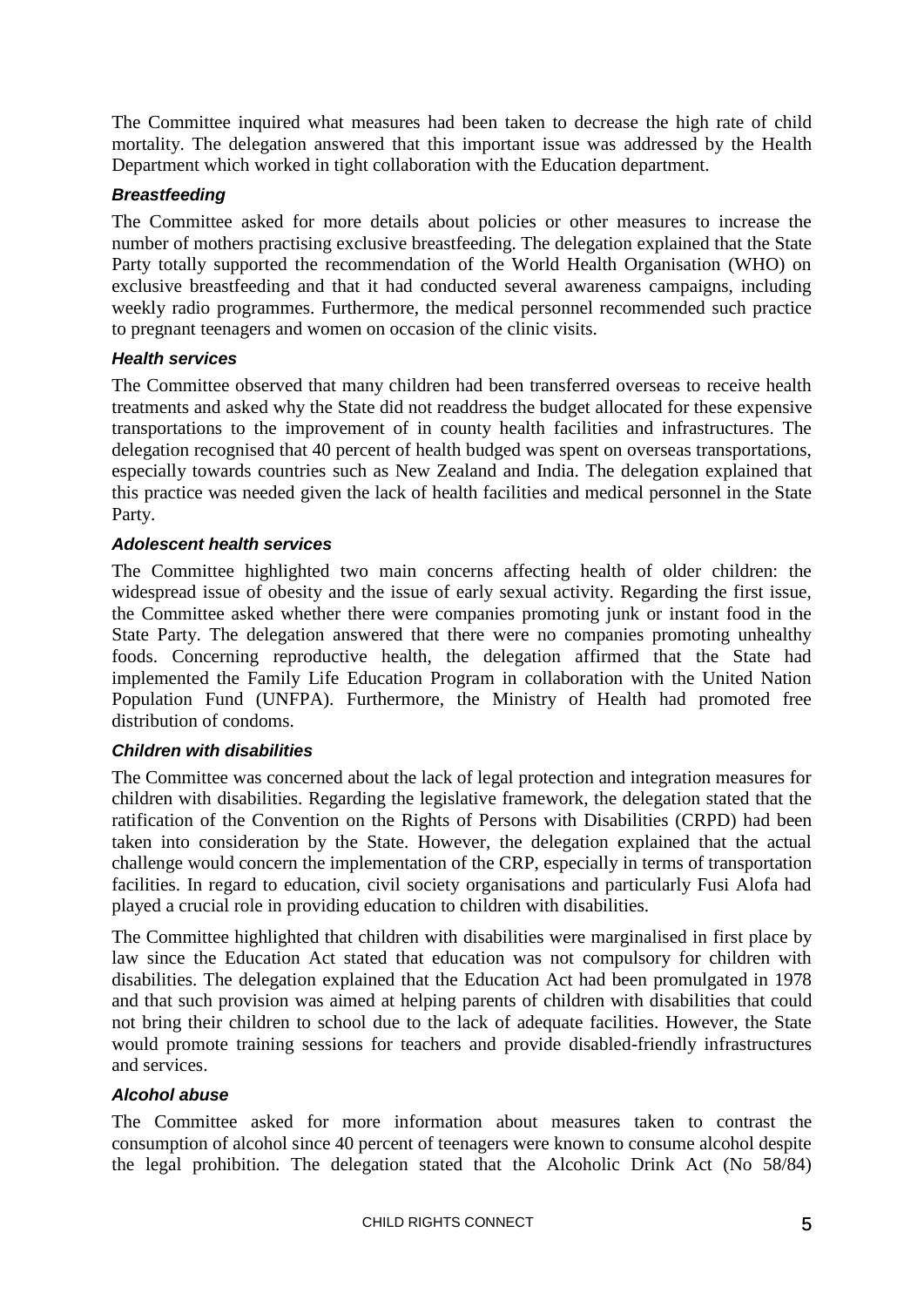prohibited the sale and consumption of alcohol to children under 18. The sale of tobacco to children under 18 was banned by the Tobacco Control Act (No.8/08).

# <span id="page-5-0"></span>**Education, Leisure and Cultural Activities**

### *School enrolment and completion*

The Committee expressed concern about difficulties of school pupils to pass the national "year eight" examination which would allow them to enter secondary school. Less than half of students were qualified to continue their studies at secondary level. The delegation assured the Committee that this serious issue was a priority in the State Party's agenda but admitted that the lack of human and financial resources had seriously compromised the implementation of national plans and strategies. However, a project funded by UNICEF and the Government of Australia aimed at achieving education for all had been implemented.

### *Gender equality in education*

The Committee was concerned about gender inequality in education since fewer girls than boys had completed their education. The delegation answered that there was no gender inequality in this respect because both girls and boys were required to attend primary school until the age of 8 years.

# <span id="page-5-1"></span>**Special Protection Measures**

#### *Juvenile justice*

The Committee asked clarification about the practice according to which children in conflict with law were taken into custody by police instead of going in front of the Court. The Committee asked about the legal age of criminal responsibility and whether punitive or restorative measures were adopted to address these cases. The delegation clarified that only the most serious cases appeared in front of the Court, while for minor infractions children were taken into custody by police which informed their parents.

Regarding the legal age of criminal responsibility, the delegation acknowledged that there was no a clear legal definition. In this regard, the Committee asked whether, since there was no an age limitation in legislation, even under ten years old children could be taken into custody by police. The delegation explained that infractions committed at school by under ten years old children were punished according to school regulation, whereas outside school the head of family was responsible for provide the appropriate disciplinary measure.

### *Lifelong sentence*

The Committee was deeply concerned about a child condemned to lifelong sentence and asked whether the sentence could be changed. The delegation explained that the government would amend the Penal Code replacing the lifelong penalty with a 15-years minimum sentence for serious crimes. The delegation stated that the State was considering changing the lifelong sentence involving the child.

### *Children in situations of emergency*

The Committee recognised that the State was facing tremendous challenges in terms of climate changes and asked whether there were measures and mechanisms to involve children in disaster preparedness programmes. The delegation confirmed that disasters caused by climate changes represented a crucial issue which greatly affected the entire population including children. Project plans on disaster preparedness were implemented in every school and inserted in the national curriculum. However, further efforts needed to be made and the collaboration with international partners was crucial in this context.